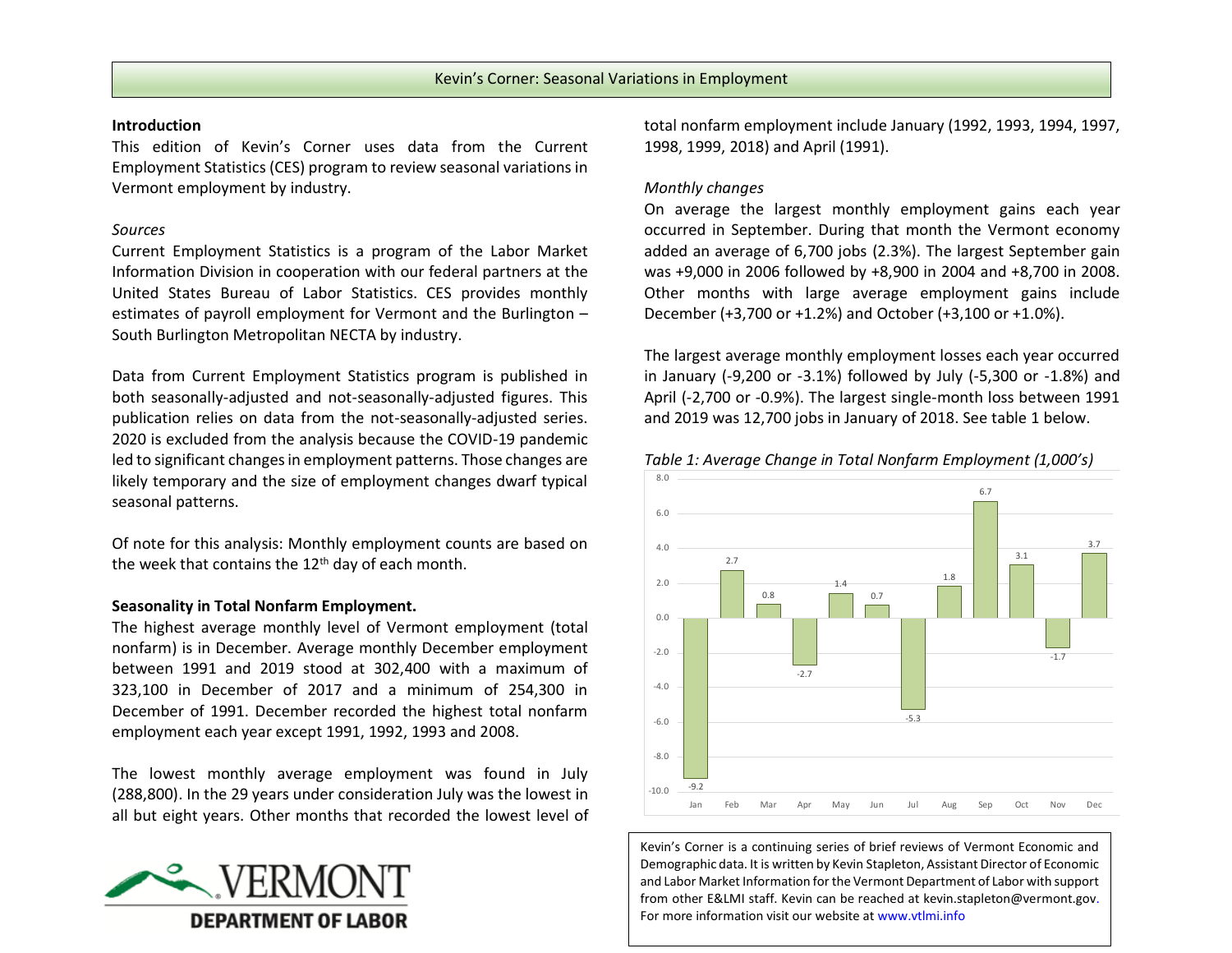# Kevin's Corner: Seasonal Variations in Employment

These monthly changes were of course driven by changes at the industry level. December increases, for example, were typically driven by increases in Retail Trade and Accommodation & Food Service. Below we review industries with significant seasonal variations.

#### *Education*

Education is defined here as the sum of four separate series: Colleges, Universities & Professional Schools; Private Educational Services; Local Government Educational Services; and State Government Educational Services. In 2019 the four series were responsible for 54,000 jobs, 17.1% of statewide total nonfarm employment.



*Table 2: Average Change in Education Employment (1,000's)*

Seasonal variations in Education employment are the single largest driver of seasonal employment changes. The changes are most

pronounced in summer months; the series averages a loss of 8,000 jobs in June and 8,200 in July. Due to the nature of the school calendar, the reported declines in June and July should be viewed primarily as a single event – the end of the school year. In some years that event is captured primarily in June data while in other years it is captured in the July data.

August sees an increase of 1,800 and September adds an additional 12,600. The September increase is equivalent to 34.3% of August Education employment each year and accounts for 188.1% of the average increase in total nonfarm employment for that month each year. Changes to Education employment in January and February are also large but not quite as pronounced: January averages a loss of 4,400 jobs and February averages a gain of approximately 4,000. See table 2 above.

### *Accommodation & Food Services*

The industry with the next most significant impact on seasonal employment variations is Accommodation & Food Services. With average 2019 employment of 32,700 this industry is responsible for approximately 10.3% of all employment in the state.

The highest employment levels for Accommodation & Food Services typically come during January and February of each year, the heart of ski season. December averages a gain of 3,600 (+13.3%) jobs each year followed by 1,300 in January. One interesting note about this series: Despite the deep recession that started in December, 2007 employment increases grew from 2,800 in December of 2006 to 4,700 in both December 2010 and December 2011.

March and April experience average declines of 800 (-2.5%) and 4,300 (-13.8%) respectively. In fact, neither month has ever shown job growth in the history of the series. The summer months – June, July and August - combine to add an average of 4,400 jobs. Despite the popularity of leaf-peeping season each fall, September through

This workforce product was funded by a grant awarded by the U.S. Department of Labor's Employment and Training Administration. The product was created by the grantee and does not necessarily reflect the official position of the U.S. Department of Labor. The Department of Labor makes no guarantees, warranties, or assurances of any kind, express or implied, with respect to such information, including any information on linked sites and including, but not limited to, accuracy of the information or its completeness, timeliness, usefulness, adequacy, continued availability, or ownership. This product is copyrighted by the institution that created it. Internal use by an organization and/or personal use by an individual for non-commercial purposes is permissible. All other uses require the prior authorization of the copyright owner.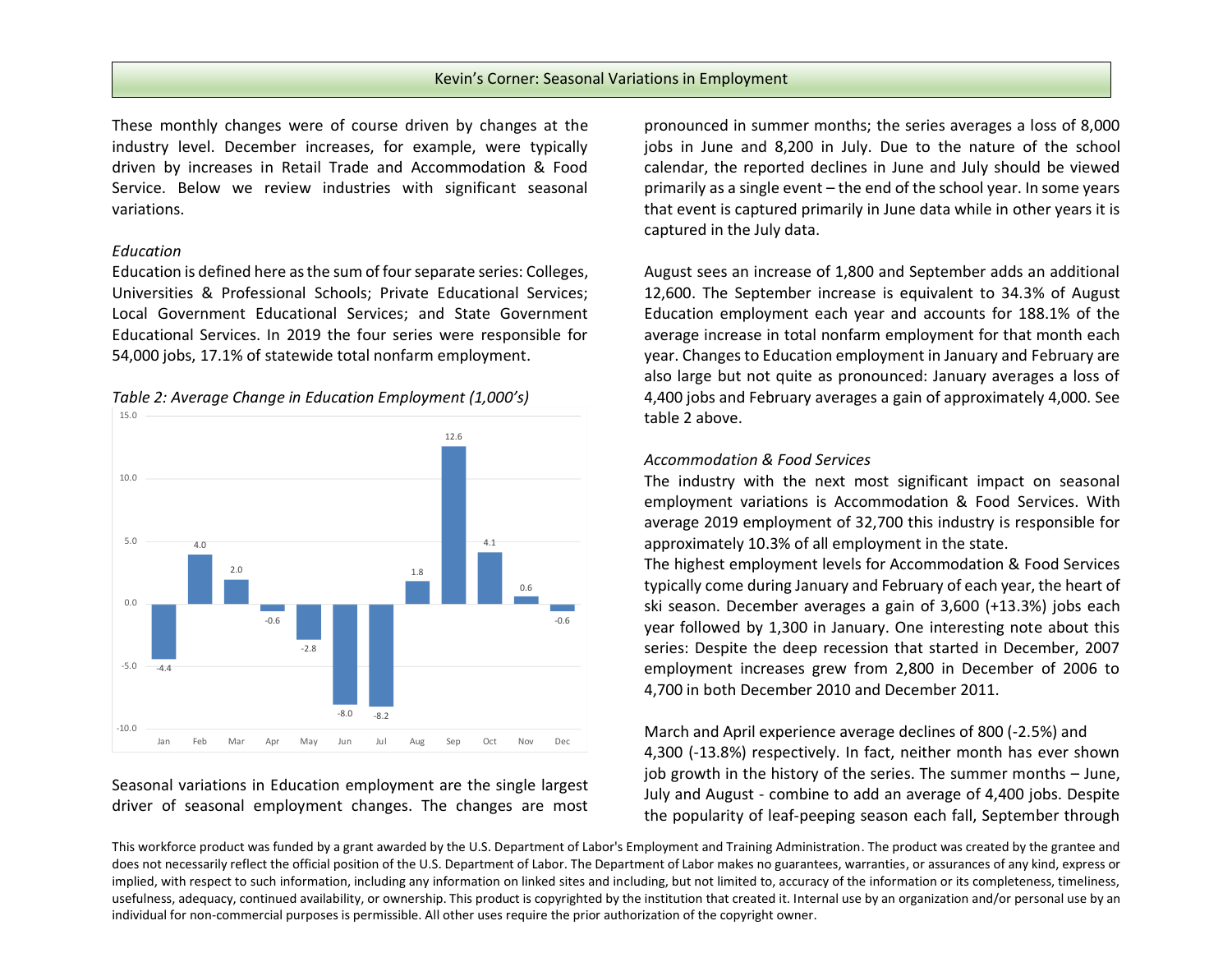### Kevin's Corner: Seasonal Variations in Employment

November shows steep employment declines. September averages a loss of 1,700 and November, 1,300. October averages a more modest loss of 300 with six of the twenty-nine years in this series showing October growth. See table 3 below.

# *Table 3: Average Change in Accommodation & Food Services Employment (1,000's)*



One final note on this series: The Accommodation portion of Accommodation & Food Services constitutes about 37% of employment in the series. However, it is responsible for a much larger share of the seasonal volatility. For example while the combined series averages a loss of 13.8% of employment each April, Accommodation loses 30.0%. In December while the combined series increases by 13.3% Accommodation increases by 33.7%. On average the monthly change in Accommodation is 87.1% of the change in the series as a whole.

## *Retail Trade*

Retail employment has generally been on the decline since averaging just over 40,000 between 2004 and 2008. By 2019 average monthly employment fell to 36,700.

On an annual basis the highest level of employment in Retail Trade each year occurs during the buildup to the December holiday season. September retail employment averaged 37,400 over the period from 1991 to 2019. By November the average increased to 38,600. Gains the final three months of each year combined to average 1,800.

The end of the holiday shopping season leads to a steep decline in retail employment. January losses average 2,000 over the period. February and March continue the downward trend with average losses of 400 and 200 respectively. The arrival of summer leads to modest gains. On average employment increased 1,300 between April and July of each year. See table 4 below.



#### *Table 4: Average Change in Retail Employment (1,000's)*

This workforce product was funded by a grant awarded by the U.S. Department of Labor's Employment and Training Administration. The product was created by the grantee and does not necessarily reflect the official position of the U.S. Department of Labor. The Department of Labor makes no guarantees, warranties, or assurances of any kind, express or implied, with respect to such information, including any information on linked sites and including, but not limited to, accuracy of the information or its completeness, timeliness, usefulness, adequacy, continued availability, or ownership. This product is copyrighted by the institution that created it. Internal use by an organization and/or personal use by an individual for non-commercial purposes is permissible. All other uses require the prior authorization of the copyright owner.